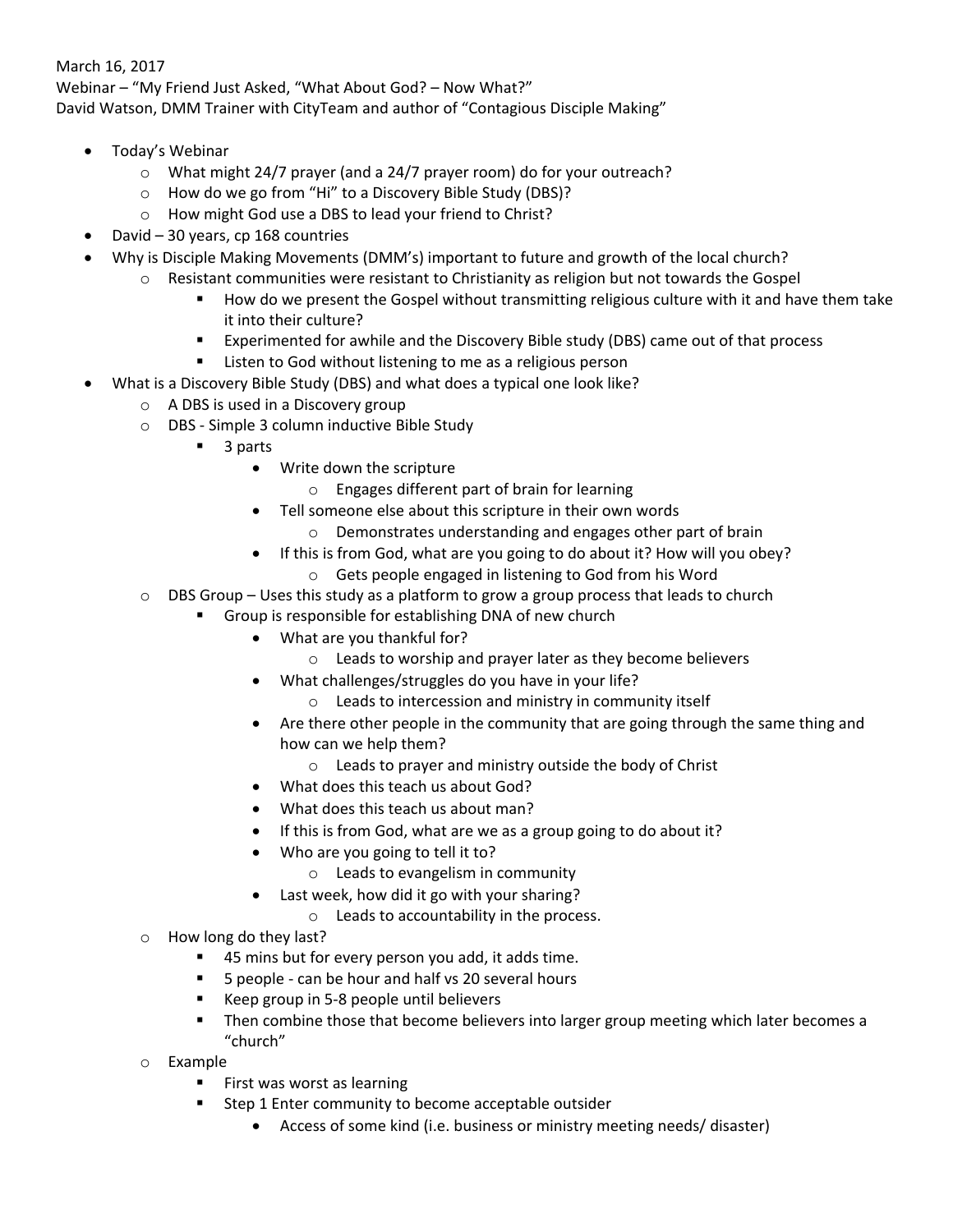- Step 2 Find people God prepared to go to and hear the Gospel from a person of a different source
	- Person of Peace
	- To find them, I have to be a conspicuous spiritual person
		- o Person of prayer
		- o Cares
		- o Intimate with God
		- o Spiritual
	- They must be looking for spiritual answers
	- Hard to find them. You need to be a beacon of light and draw them to you by living and working in community very conspicuously spiritual
	- Everywhere we have lived, our home as become known as a house of prayer or healing. People would show up and asking for prayer/healing.
- Step 3 Begin having spiritual conversations
	- Mini DBS Informal, raising spiritual questions, asking them to discuss with family/friends
		- $\circ$  "I was reading this morning that God knows everything. What do you think about that?
		- $\circ$  "Why don't you go back to your community and see what they think about it."
	- Not a person of peace unless they can go back to community and able to discuss spiritual matters
	- In fact, Satan may send them to distract you from finding the person of peace, if they are not willing to share
	- You can still fellowship with them but don't spiritually invest
	- People that bring back questions and comments from family and friends and then help them understand and look for themselves and ask what they think.
	- Learning takes place in dialogue not monologue
- **Step 4 Move toward formalizing it by negotiating with them** 
	- "We've been having a lot of spiritual conversations and coming from the Holy Book I read. Can we sit down and read together and walk through process together with family and friends? You can see it directly instead of my opinion."
	- This leads to DBS group
- Step 5 Immediately identify spiritual leader in group (this may or may not be the person of peace)
	- Coach them to lead the group (not me)
		- o If I lead a group, Im the expert and nobody will talk or come up with ideas
		- $\circ$  If I coach a person from their own group that's "lost" to just ask the questions to the group, their discussion is much more animated.
		- o Questions may come back to me through person I'm coaching
		- $\circ$  Realizes doesn't take an expert, it just takes them, Word of God and studying to come to a place of giving their life to Christ
		- $\circ$  Give them written/printed verses and questions each week (or oral recording)
- $\circ$  House of Prayer How does your house begin to look like that among a people group?
	- Prayer Walking Walk around own community and pray. People will engage you and ask questions.
		- "I'm a person of prayer and I would love to pray for you and any problems you may have and giving thanks to God for things that are happening in your life."
		- Never had the lost turn down prayer. Pastors and Christians have…but not the lost.
		- Even in hindu, muslim, Buddhist, animist they want someone spiritual to be talking about
		- Most common request is health and second is financial (poverty/provision for food/school)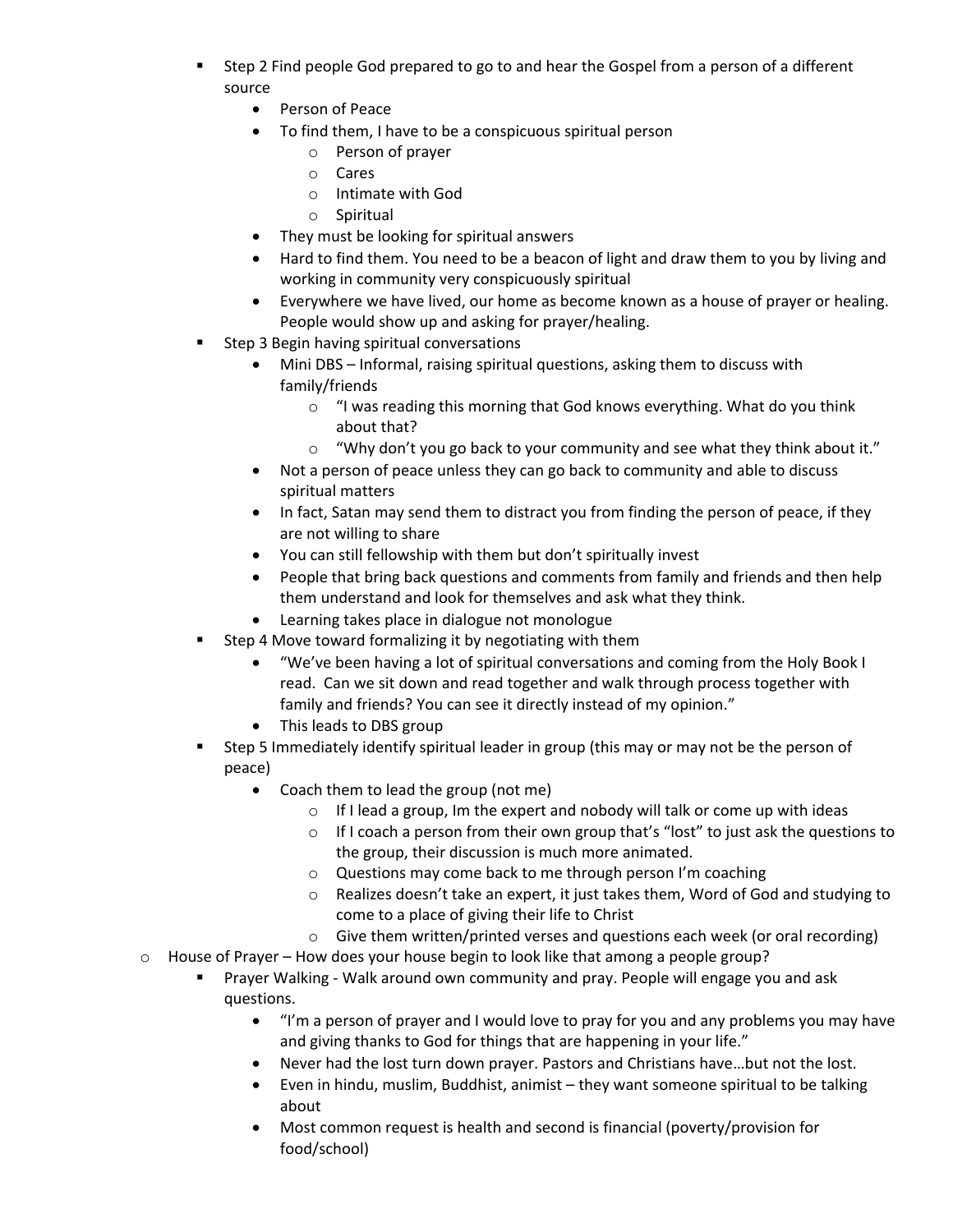- Engage them in prayer in community
- **Keep prayers conversational** 
	- "Who are you talking to?"
	- "I'm talking to God. He calls me His friend so I talk to Him like a friend."
- **Word gets out that you're a person of prayer and people come to your house**
- Prayer alter in foyer. First thing people see.
	- Globe, Bible, 3 element light (trinity), Cross and prayer list (book we open that people can sign into it)
- God begins to answer prayers in peoples lives. When there's something done outside of what I could do, they start to pay attention and want to know more about this God because we haven't been seeing this from our god.
- People start talking about prayer and a community around those spiritual issues begins to form and they want to know more.
- 24/7 Prayer Room Paul Rogers, Elder from Church in Indiana. Prayer team has created 24/7 prayer room. Watch this video[: https://vimeo.com/159434859](https://vimeo.com/159434859)
- Going from "Hi" or prayer to a DBS
	- Movement starter My role isn't to win a soul to Christ or to start a church. I start a movement, which is churches starting churches
	- **Think about the multiplication from the beginning.** 
		- Don't see an individual in need of God. See a doorway to a community that is in need of God.
		- It's a group process…not typically done as an individual.
		- I coach the leader and avoid stepping into the group. If I do, it usually will not replicate.
		- Relationship still engage and fellowship in community with them but not in group
	- **Those groups begin to multiply and can even start more groups before they are believers. Very** common
	- Alot of cultures you work with have a teacher/guru mentality, one central spiritual authority that tells you what to think, believe and do.
	- **Move to John 6:43-45 Jesus says the Father is going to be your teacher. Everyone who listens and** learns from God will come to Christ.
	- **How can I get people to listen to God and not from me or my church? We will see at some point,** these groups will multiply.
	- Only about 20% of groups you start will continue. That means you aren't wasting your time.
	- **Those that do go through completion of receiving Christ, living as a Christian, character issues,** learning how to be a church, learning how to be leaders and equipping them through the same DBS process. Everything points back to His Word.
	- Question: Process sounds fuzzy. Groups grow 5-8. What does it look like when it splits?
		- Never hiving or splitting. That will destroy them.
		- Start new groups with new people. Everyone in group has relationships. Instead of bringing them in and catching them up, let's start another group with them. They start the same process from beginning. Now coaching 2 facilitators, etc.
		- Focus on groups that continue, not ones that quit.
		- This can take up to a half year where they love or hate God but still believe in Jesus. But 25- 30 come to Christ. Establish relationship with God not me.
		- Believers start having group meetings which develop into churches.
	- Describe how DBS started in an example
		- Largest is still going. Started in 1994 and it's up to over 200,000 churches with avg church size of 60. No limitations because in country densely populated.
		- Over 36,000 churches in last 10 years in Muslim environment in Africa.
		- Jeff Sandall in North Carolina is over 1,000 groups in US
		- Some start in US and jump to other countries and grow more quickly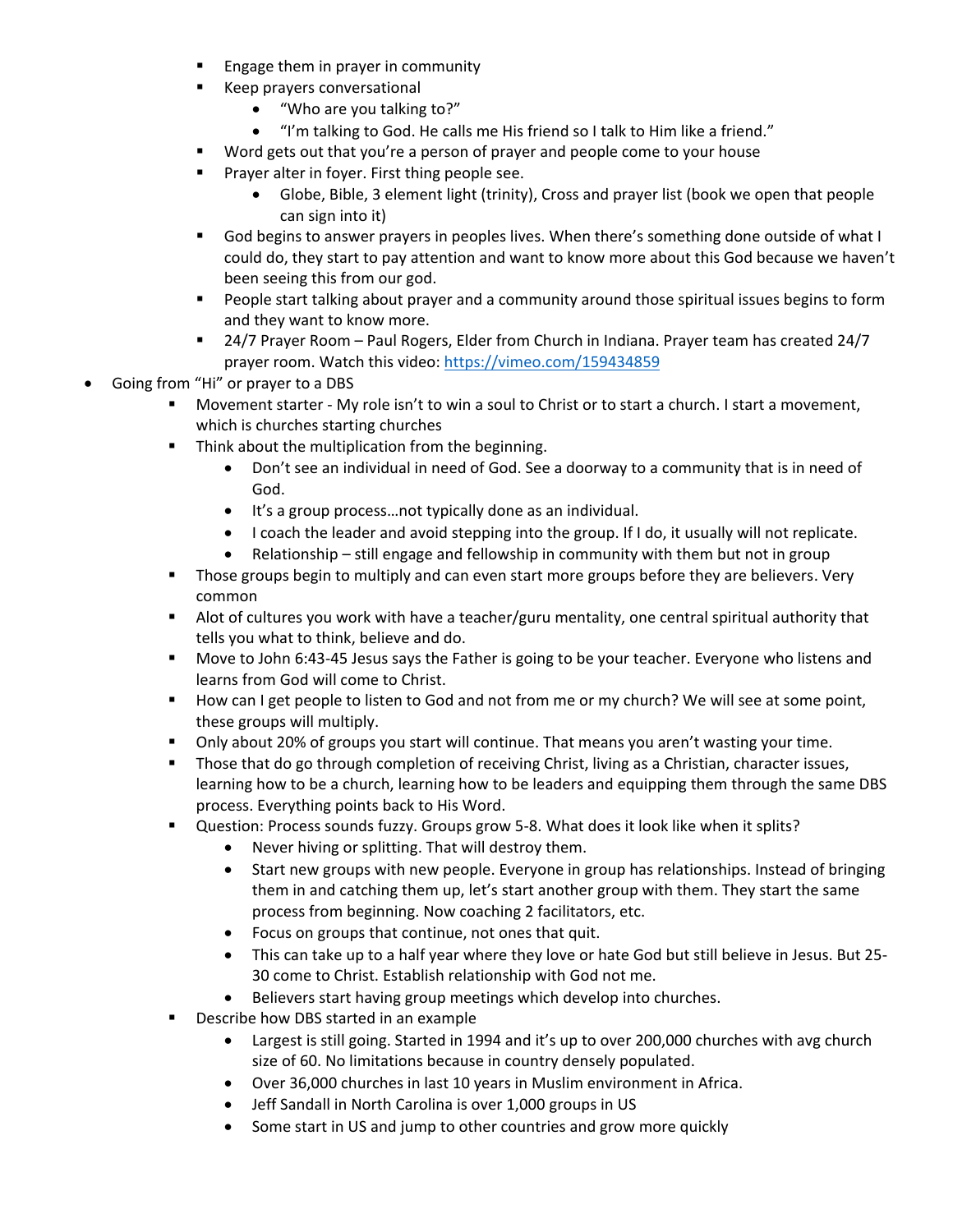- Potential is always astounding. Not unusual at year 3 to see 500-600 new churches (not groups) (especially in Africa)
- Size varies on community.
	- o Muslim cap around 30
	- o Nonmuslim caps around 65
		- Leadership issues Take a lot of training for larger size
- Government Restrictions on meeting size
	- $\circ$  China only allows families or groups of 8 to meet
- Insider can take a spiritual conversation much deeper than an outsider
- Ideas move or fail very quickly so you aren't wasting time
- Lots of time meeting, praying, coaching, mentoring church leaders.
- Starts slowly. Stay with it 3-4 years.
- Spend 2-4 years with leadership and church but during that time they may start 20-25 more churches. I focus on growing leaders and they take over evangelism side.
- Encourage them and challenging them to expand.
- If church doesn't reproduce by 2 years, they wont. Don't give them my time.
- Focus on leaders that are doing something, facing extreme problems but still moving.
- Harder cross cultural issue isn't race but religion
- o Questions
	- What difference does the context make when you see these work? For example, working on approach like this in the West versus doing in place never heard the Gospel? Not used to prayer answered in miraculous way.
		- Easiest place to do this is no contact or adversity against Christianity at all. No preconceived ideas. Don't even use "Christian" or "church".
		- Muslims taught that we are corrupt. Start with moral sections. "Does this sound corrupt to you?" Then broaden reading so they realize it is historical dialogue.
		- Hardest is Western and highly Christianized area like South Korea.
			- $\circ$  Expectations of what a church is becomes a filter for everything they hear. When you help them deconstruct this, they will start to listen to the Word again.
			- o Maybe left church in anger
			- o Did business with a Christian and cheated me. Christians sleep around.
		- I want to learn to be a friend of God. (John 15 No longer slave but friend)
			- o Most cultures friend means something
			- o Ask "What do you think it means to be a friend of God?"
		- Worst thing you can do is mix people that don't know God with people that think they know God as Christians. Those groups rarely succeed.
	- **How do you adapt the group to the US context if you have to when in Western society? What** questions are helpful? Does it look exactly the same?
		- We don't change anything. Same everywhere we go.
	- As the groups begin to start  $2^{nd}$  &  $3^{rd}$  generation groups, do you find people are members of more than one group? How does that work?
		- Don't encourage them to be member of two groups. Be member of primary group and then coaching the facilitator in other group. (1 hr/wk)
	- If a person is a FT missionary, they have plenty of time. If person has FT job. What's typical number of hours per week? What can a wife/mother can do?
		- Any gender can engage in this with their circle of influence
		- Spent most of my life as FT worker and missionary
		- 8-10 hours/week to ministry, you can start groups that replicate. Maybe a little slower because coaching time. This alone can be 25-30 hrs/week.
	- What scriptures can a person can/should include? After you get through discovering God set, and discovering obedience set, what's next? Where do you start?
		- [www.moredisciples.com](http://www.moredisciples.com/) Scripture sets will be posted